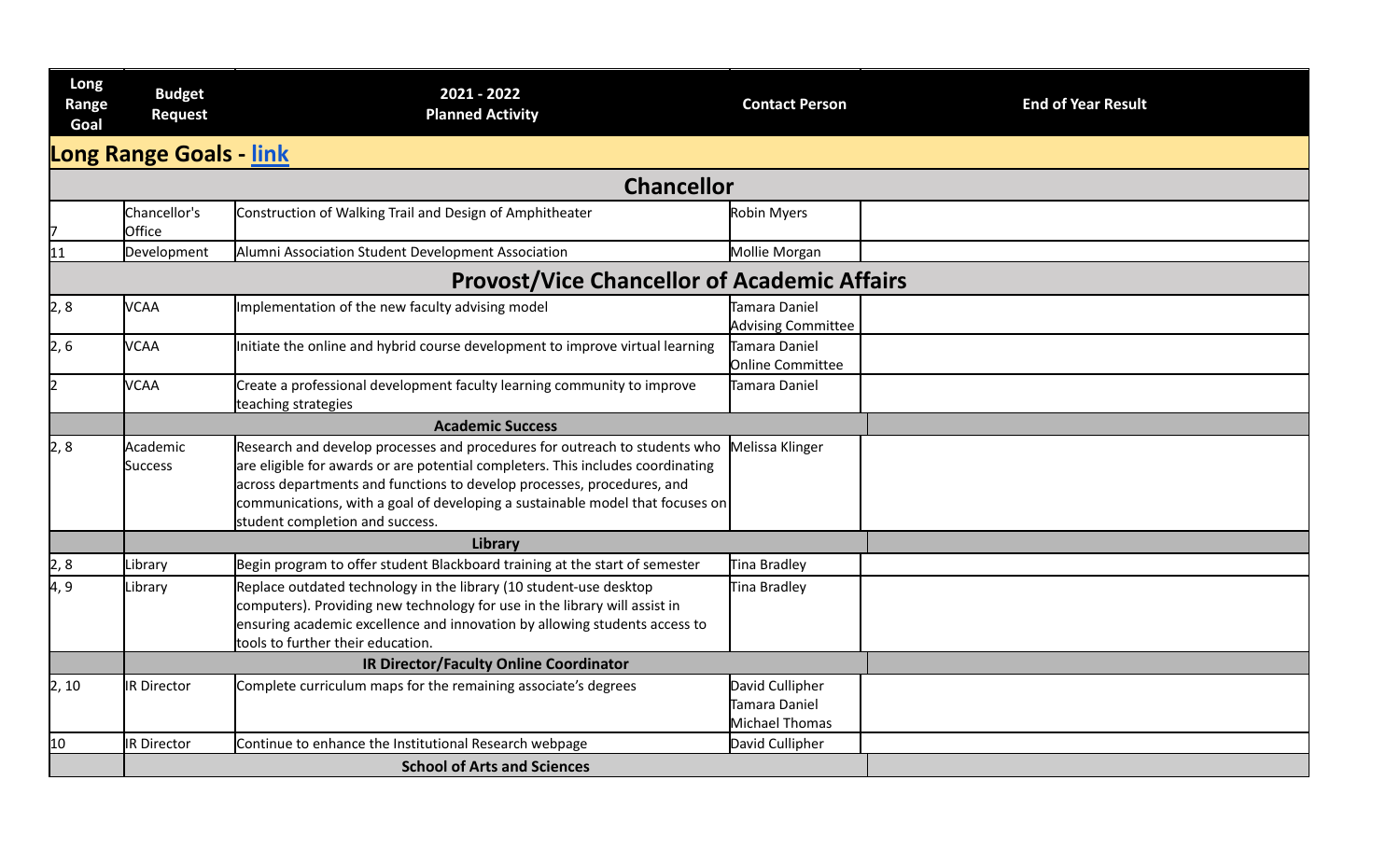| 2,6       |                              | Arts and Sciences The School of Arts and Sciences is asking the University to hire someone to<br>help ensure our online courses are a quality product. Eventually, the School<br>would like to see a Director of Online Instruction.                                                                                                                                                                                                                                                                                                                                                                                                                                                                                                                                                                                                                                                                                                                                                                                                                                                                                                                                                                                                                                                                            | <b>Beth Whitfield</b> |  |
|-----------|------------------------------|-----------------------------------------------------------------------------------------------------------------------------------------------------------------------------------------------------------------------------------------------------------------------------------------------------------------------------------------------------------------------------------------------------------------------------------------------------------------------------------------------------------------------------------------------------------------------------------------------------------------------------------------------------------------------------------------------------------------------------------------------------------------------------------------------------------------------------------------------------------------------------------------------------------------------------------------------------------------------------------------------------------------------------------------------------------------------------------------------------------------------------------------------------------------------------------------------------------------------------------------------------------------------------------------------------------------|-----------------------|--|
| $\vert$ 2 |                              | Arts and Sciences To continue working with Strong Start to Finish to reduce the amount of time it Beth Whitfield<br>takes to get remedial students through their gateway courses. We have been<br>implementing co-requisite courses in this endeavor and will continue to do so.                                                                                                                                                                                                                                                                                                                                                                                                                                                                                                                                                                                                                                                                                                                                                                                                                                                                                                                                                                                                                                |                       |  |
| 1,2       | Arts and<br>Sciences/Math    | To continue working with Strong Start to Finish to continue implementing<br>Quantitative Reasoning as an alternative to College Algebra for our AA/AGS<br>students that are on a non-STEM track.                                                                                                                                                                                                                                                                                                                                                                                                                                                                                                                                                                                                                                                                                                                                                                                                                                                                                                                                                                                                                                                                                                                | <b>Beth Whitfield</b> |  |
| 2,3,4,9   | Arts and                     | English - To continue to plan, develop, and pilot a co-requisite model for<br>Sciences/English Composition I. As the corequisite aspect of these classes focuses on intense<br>face-to-face teaching, the use of laptops in D100 and D101 is imperative for the<br>lecture portion of course material delivery. To achieve this plan, we need state<br>of the art technology in the two composition labs as the equipment we have is<br>out of date and its form (regular computers) is not conducive to a lecture and<br>writing lab course. Also, as the Writing Lab will be often used to support these<br>students, new computers are needed in the Writing Lab. The current<br>computers in the Writing Lab are running Windows 7 and consistently do not<br>function. Therefore: the English faculty are requesting new laptops that would<br>be tethered to the tables in D100 and D101. There are 24 stations in each<br>room. These would be used for the Composition I Support class leading to the<br>Composition I class. Furthermore, the faculty would like to request a standing<br>desk or adjustable podium in D100 and D101 so that the lectern could be<br>adjusted to accommodate height differences. Equipment needs to be in place<br>by the beginning of the academic year of 2021-2022. | Rebecca Baird         |  |
| 1,4,6,9   | Arts and<br>Sciences/History | History: Provide advanced technology for instruction and institutional<br>processes (software, hardware, classroom technology). Continue planning and<br>developing to provide students and the local community centered educational<br>programs that enable students to earn certificates and associate degrees;<br>enhance workforce skills and life-long learning. Expanded educational delivery<br>and cultural experiences throughout the service area and enhanced<br>collaborations with area schools, businesses and communities (off-campus<br>centers, secondary centers, and more enhanced online delivery.                                                                                                                                                                                                                                                                                                                                                                                                                                                                                                                                                                                                                                                                                          | Terri Anderson        |  |
| 2,3,4,6   | Arts and                     | Sociology: Develop two new online courses: Comparative Religion and<br>Sciences/Sociolo   Anthropology course to increase student enrollment.                                                                                                                                                                                                                                                                                                                                                                                                                                                                                                                                                                                                                                                                                                                                                                                                                                                                                                                                                                                                                                                                                                                                                                   | Shelia Priest         |  |
| 2,5       | Arts and<br>on               | Teacher Education - To continue to provide support to students for career<br>Sciences/Educati  readiness by creating a simulated elementary and mid-level classroom.                                                                                                                                                                                                                                                                                                                                                                                                                                                                                                                                                                                                                                                                                                                                                                                                                                                                                                                                                                                                                                                                                                                                            | Laura Knox            |  |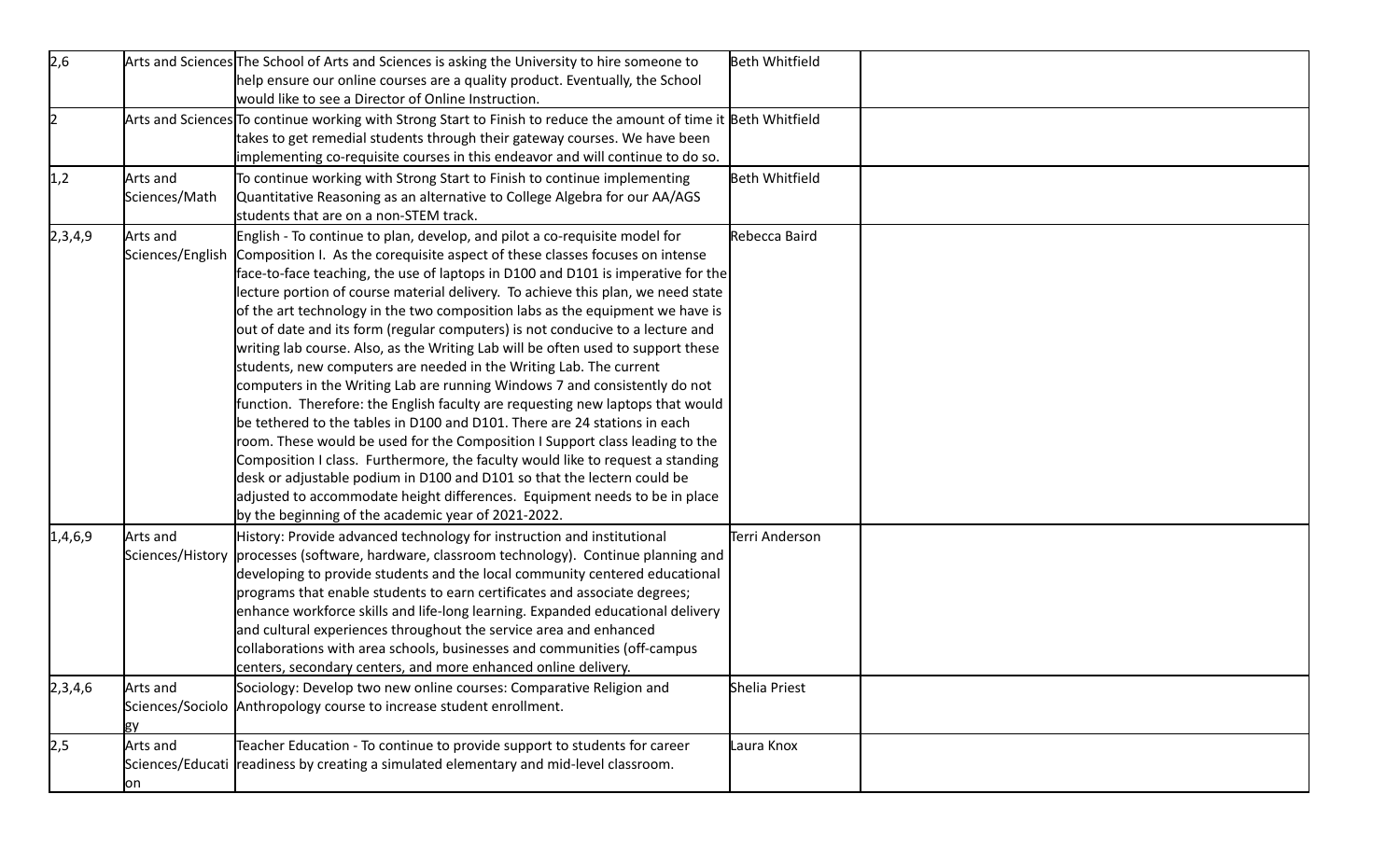|     |                                                | <b>School of Business and Technology</b>                                                                                                                                                                                           |                               |  |
|-----|------------------------------------------------|------------------------------------------------------------------------------------------------------------------------------------------------------------------------------------------------------------------------------------|-------------------------------|--|
| lз  | Workforce<br>Development                       | Increase and expand training for local industry and businesses.                                                                                                                                                                    | Janel Cotter                  |  |
| 12  | School of<br><b>Business and</b><br>Technology | Host events that promote awareness of Business & Technology programs and<br>careers                                                                                                                                                | Dean and program<br>faculty   |  |
| 6   | School of<br><b>Business and</b><br>Technology | Market internships to local employers.                                                                                                                                                                                             | nternship<br>instructors      |  |
| 4   | School of<br><b>Business and</b><br>Technology | Adopt cutting edge technology used by local/regional employers.                                                                                                                                                                    | Faculty                       |  |
|     | School of<br><b>Business and</b><br>Technology | Develop 2+2 agreements with four-year schools.                                                                                                                                                                                     | Karen Heslep                  |  |
|     |                                                | <b>School of Health Sciences</b>                                                                                                                                                                                                   |                               |  |
|     | <b>EMT</b>                                     | Complete a self-study of the EMT program for ADH Section of EMS.                                                                                                                                                                   | Julia Gist and Doug<br>Wintle |  |
|     | New Program -<br><b>Medical Office</b>         | 1. Work with an advisory council to determine specific needs of the healthcare <i>ulia</i> Gist<br>community                                                                                                                       |                               |  |
| 3   | Management                                     | 2. Develop a proposed curriculum and degree plan                                                                                                                                                                                   |                               |  |
| I2  | <b>EMS Program</b>                             | Market the EMS program, both EMT and Paramedic programs, to first<br>responders in the service area.                                                                                                                               | Julia Gist                    |  |
|     | <b>LPN Program</b>                             | Market the LPN program in the service area, especially focusing on CNAs who<br>are currently employed in healthcare.                                                                                                               | Julia Gist                    |  |
|     | RN Program                                     | Market the RN program to LPNs and Paramedics both locally and in a wider<br>market to NWA.                                                                                                                                         | Julia Gist                    |  |
|     |                                                | <b>Vice Chancellor Operations/Director of Career Pathways</b>                                                                                                                                                                      |                               |  |
|     |                                                | <b>Career Pathways</b>                                                                                                                                                                                                             |                               |  |
| 2,8 |                                                | Career Pathways To create/update fillable forms for potential Career Pathways participants and<br>Initiative - Grants tto create a marketing campaign to promote awareness of resources available<br>to a targeted service market. | Laura Yarbrough               |  |
|     | <b>Physical Plant &amp; Police Services</b>    |                                                                                                                                                                                                                                    |                               |  |
| 9   | Police<br>Department                           | Replace security vehicle with new Tahoe                                                                                                                                                                                            | Nickey Robbins                |  |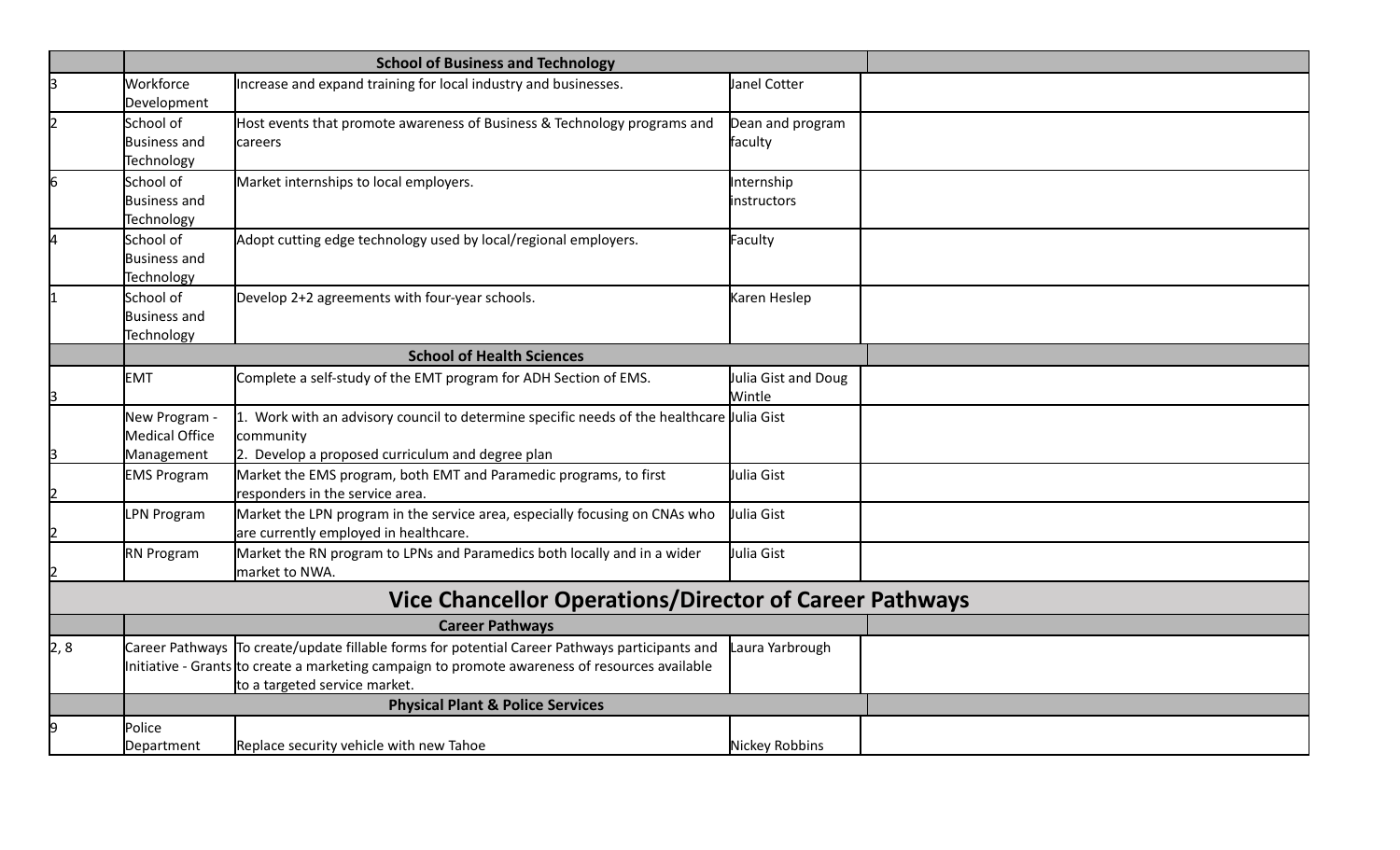| 9  | Physical Plant                                             | Upgrade the HVAC system in various buildings, Gotaas needs a backup boiler.                                                   | Kelly Henderson or                   |  |  |  |
|----|------------------------------------------------------------|-------------------------------------------------------------------------------------------------------------------------------|--------------------------------------|--|--|--|
|    |                                                            | Back up pump in inventory in case of pump failure on the cooling loop in the<br>CDC and another on the cooling loop in Gotaas | Nickey Robbins                       |  |  |  |
| l9 | Physical Plant                                             | Create a community walking trail                                                                                              | Robin Myers or                       |  |  |  |
|    |                                                            |                                                                                                                               | Nickey Robbins or                    |  |  |  |
|    |                                                            |                                                                                                                               | Laura Yarbrough                      |  |  |  |
| 19 | Physical Plant                                             | Upgrade equipment Maintenance and Custodial, Mini Trucks and mowers.                                                          | Nickey Robbins                       |  |  |  |
| 19 | <b>Physical Plant</b>                                      | Seal the remainder of the parking lots                                                                                        | Nickey Robbins or<br>Laura Yarbrough |  |  |  |
|    |                                                            | <b>Computer Services</b>                                                                                                      |                                      |  |  |  |
| 14 | Computer                                                   | Update student lab computers across campus                                                                                    | Tamya Stallings                      |  |  |  |
|    | Services                                                   |                                                                                                                               |                                      |  |  |  |
| 14 | Computer<br>Services                                       | Implement new Help Desk Software                                                                                              | Tamya Stallings                      |  |  |  |
| I4 | Computer<br><b>Services</b>                                | Continue to automate processes across the various areas of admissions,<br>financial aid, billing, fiscal, etc.                | Tamya Stallings                      |  |  |  |
| 4  | Computer                                                   | Migrate Various technology services to Saas/Cloud                                                                             | Tamya Stallings                      |  |  |  |
|    | Services                                                   |                                                                                                                               |                                      |  |  |  |
| 14 | Computer<br><b>Services</b>                                | <b>Jpgrade Technology in classrooms</b>                                                                                       | Tamya Stallings                      |  |  |  |
| 19 | Computer<br>Services                                       | Upgrade Faculty/Staff Computers                                                                                               | Tamya Stallings                      |  |  |  |
| 19 | Computer<br>Services                                       | Update intercoms across campus and add to the technical center                                                                | Tamya Stallings                      |  |  |  |
|    |                                                            | <b>Chief Financial Officer</b>                                                                                                |                                      |  |  |  |
| 14 | Finance                                                    | Transition the college to the new Banner Finance module for requisition entry.                                                | <b>Waynna Dockins</b><br>Shawn Wise  |  |  |  |
|    | <b>Human Resources</b>                                     |                                                                                                                               |                                      |  |  |  |
|    | Human<br>Resources                                         | Introduce and train employees to the new Banner HR module with regard to<br>hiring procedures.                                | <b>Lindsey Powers</b>                |  |  |  |
|    |                                                            | <b>Associate Vice Chancellor Communications &amp; Institutional Advancement</b>                                               |                                      |  |  |  |
| 3  | Marketing                                                  | Reinstate the Community Education Program                                                                                     | Christy Keirn                        |  |  |  |
| 11 | Marketing                                                  | Expand the reach of the Recruiter into new high schools (Missouri, etc.)                                                      | Christy Keirn                        |  |  |  |
| 6  | Marketing                                                  | Reinstate the Performing Arts Series and Edutainment Series (K-12)                                                            | Christy Keirn                        |  |  |  |
|    | <b>Associate Vice Chancellor Student Affairs/Registrar</b> |                                                                                                                               |                                      |  |  |  |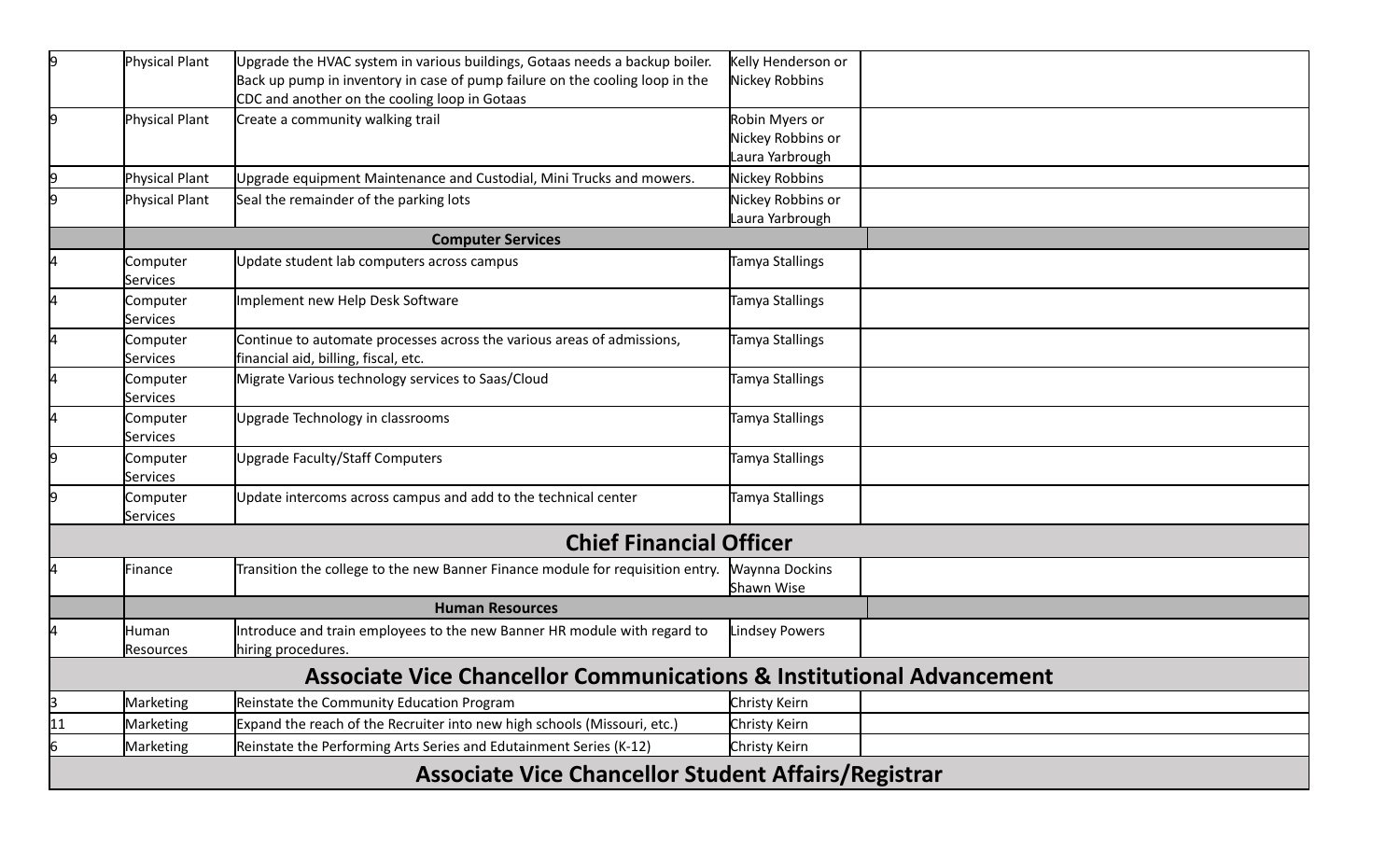| 8   | Admissions                      | Streamline the Admissions process including the removal of outdated or                                                                                                                                                        | William Kimbriel                |  |
|-----|---------------------------------|-------------------------------------------------------------------------------------------------------------------------------------------------------------------------------------------------------------------------------|---------------------------------|--|
|     |                                 | antiqued rules, policies and procedures.                                                                                                                                                                                      | Stephanie Beaver                |  |
| 8   |                                 | Student Services Purchase of an additional High Speed Document Imaging Scanner for the                                                                                                                                        | Deborah Shaw                    |  |
|     |                                 | Registrar/Transcript evaluation area to help improve efficiency and provide                                                                                                                                                   | Cindy Turner,                   |  |
|     |                                 | improved service to advisors.                                                                                                                                                                                                 | William Kimbriel                |  |
|     |                                 | <b>Testing Center</b>                                                                                                                                                                                                         |                                 |  |
| 8   |                                 | Testing Center \$0 Continue to provide an environment conducive to testing.                                                                                                                                                   | MaryJo Haworth                  |  |
| 8   |                                 | Testing Center \$0 Work with ASUMH Admissions office to ensure all that apply to ASUMH are<br>able to test in a timely manner.                                                                                                | MaryJo Haworth                  |  |
| 8   |                                 | Testing Center \$0 Work with ASUMH Instructors to offer testing times for students that need ADA MaryJo Haworth<br>accommodations and any other students that are unable to test in the manner<br>assigned by the instructor. |                                 |  |
| 8   |                                 | Testing Center \$0 Work with Workforce and individuals in our community and surrounding area<br>to meet their industry certification needs.                                                                                   | MaryJo Haworth                  |  |
| l8  | <b>Testing Center</b><br>\$1500 | Up date equipment to meet proctoring requirements.                                                                                                                                                                            | MaryJo Haworth                  |  |
|     | <b>Financial Aid</b>            |                                                                                                                                                                                                                               |                                 |  |
|     | inancial Aid                    | Financial Aid - Develop Policies, Procedures and Workflows to be implemented Clay Berry<br>with conversion to Banner. Minimal training costs, mostly time and effort.                                                         |                                 |  |
| 2,8 | Financial                       | Financial Aid/Student Affairs Tech support - Develop Policies, Procedures and                                                                                                                                                 | William Kimbriel                |  |
|     | Aid/Student<br>Services         | Workflows to be implemented with conversion to Banner. Minimal training<br>costs, mostly time and effort.                                                                                                                     | Clay Berry                      |  |
|     | Financial Aid                   | Develop and implement new Satisfactory Academic Progress Appeals<br>Committee structure and staffing.                                                                                                                         | Clay Berry and<br>eQuita Foster |  |
|     | Financial Aid                   | Review Satisfactory Academic Progress Policy and Cost of Attendance for<br>changes as a lead in to the new Banner system Implementation                                                                                       | Clay Berry                      |  |
|     |                                 | <b>Student Retention</b>                                                                                                                                                                                                      |                                 |  |
| 2,8 |                                 | Student Retention, Student Affairs - Increased contact with students referred<br>through the Early Alert Program through obtaining staff assistance.                                                                          | Jennifer Rowe                   |  |
| 2,8 |                                 | Student Support Services- Increase student participation in campus clubs using   Sara Anderson                                                                                                                                |                                 |  |
|     |                                 | the ASUMH App as a recruiting tool.                                                                                                                                                                                           |                                 |  |
|     | <b>Student Support Services</b> |                                                                                                                                                                                                                               |                                 |  |
|     | Handshake                       | Implement Handshake program in tandem with other ASU system campuses to George Truell                                                                                                                                         |                                 |  |
|     | Program for                     | allow students and alumni access to job openings and training opportunities.                                                                                                                                                  |                                 |  |
|     | Career Services                 | Also allows employers to manage their openings in the program, including                                                                                                                                                      |                                 |  |
|     |                                 | updating and initial postings.                                                                                                                                                                                                |                                 |  |